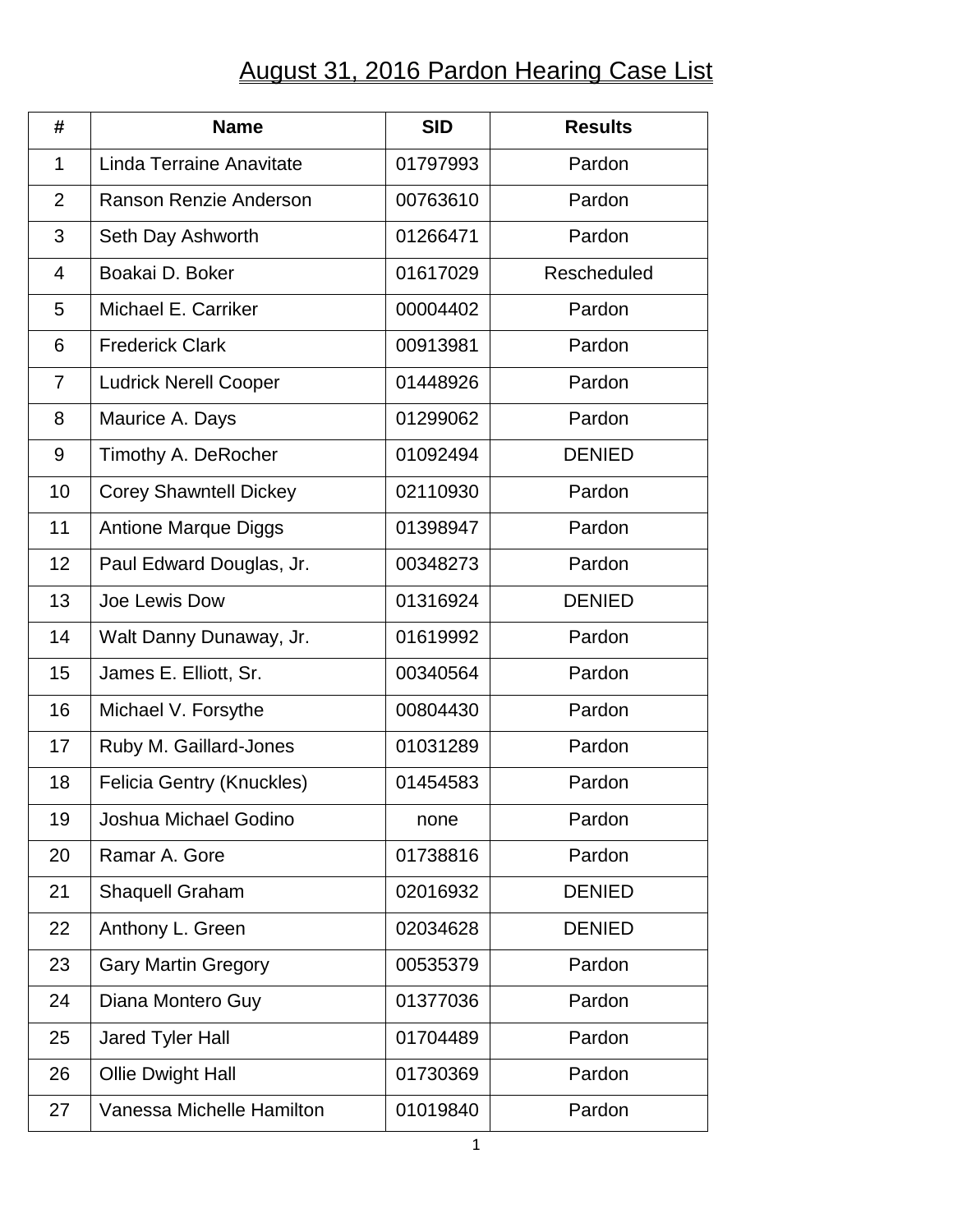## August 31, 2016 Pardon Hearing Case List

| 28 | Willie Lee Hampton             | 00259051 | <b>DENIED</b> |
|----|--------------------------------|----------|---------------|
| 29 | Kevin Eugene Harper            | 01038067 | <b>DENIED</b> |
| 30 | <b>Irving Hiers</b>            | 01133174 | deferred      |
| 31 | Anthony Nathaniel Johnson      | 00810060 | Pardon        |
| 32 | Athena Lynyette Kelly-Mingo    | 01898604 | <b>DENIED</b> |
| 33 | <b>Phillip Kinard</b>          | 00903140 | Rescheduled   |
| 34 | <b>Mitchell Earl Klein</b>     | 00802602 | <b>DENIED</b> |
| 35 | <b>Anthony Santell Lawson</b>  | 01375393 | Pardon        |
| 36 | Andre Keenan Logan             | 02077298 | <b>DENIED</b> |
| 37 | <b>Russell Anthony Mack</b>    | 00682589 | Pardon        |
| 38 | Thomas J. Manigo               | 01694441 | Pardon        |
| 39 | <b>Rico Lamont Martin</b>      | 01499462 | <b>DENIED</b> |
| 40 | Crystal Lizelia Mathis         | 01318949 | Pardon        |
| 41 | Quincey Lovon McKenzie         | 01480056 | <b>DENIED</b> |
| 42 | <b>Calvin Lamont Mills</b>     | 01246456 | Pardon        |
| 43 | <b>Sean Travis Munley</b>      | 01411342 | Pardon        |
| 44 | Lakesha Tahnee Murphy          | 01569351 | Pardon        |
| 45 | <b>Fredrick Nash</b>           | 01676668 | Pardon        |
| 46 | Taunya Tamika Pinkney          | 01091937 | <b>DENIED</b> |
| 47 | <b>Charles Richard Pittman</b> | 00331352 | <b>DENIED</b> |
| 48 | <b>Kalvin Torrell Pressley</b> | 01726048 | <b>DENIED</b> |
| 49 | <b>Mary Reames</b>             | 01999046 | Rescheduled   |
| 50 | Lenard T. Robinson             | 01831148 | Rescheduled   |
| 51 | Yasheka S. Roundtree           | 01604553 | <b>DENIED</b> |
| 52 | Clyde Wayne Skipper            | 01907450 | Pardon        |
| 53 | <b>Roshell Denise Slate</b>    | 01672353 | Pardon        |
| 54 | Benjamin Joseph Spencer        | 02033429 | Pardon        |
| 55 | <b>Samuel Andre Temoney</b>    | 01137567 | Pardon        |